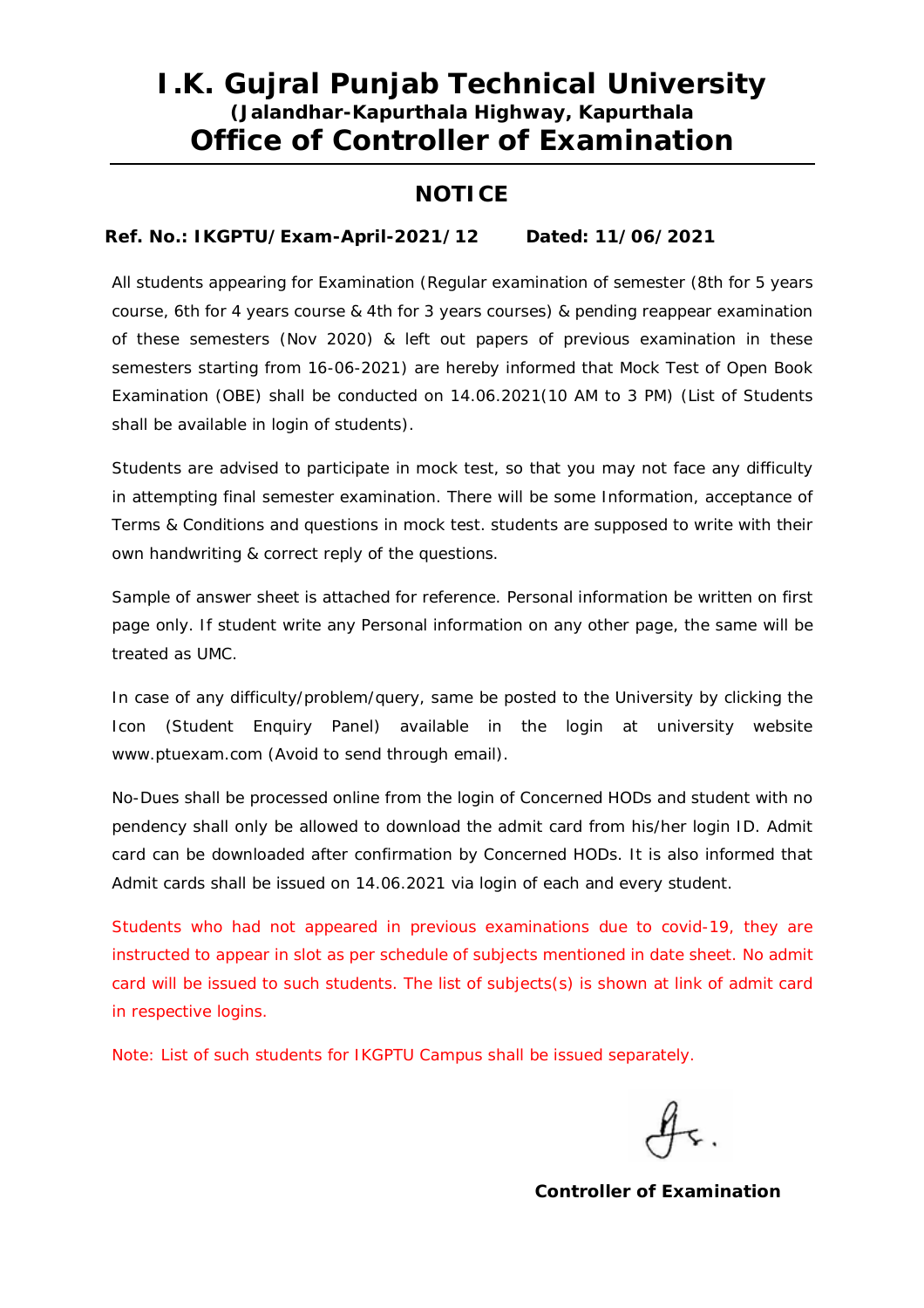# **IK Gujral Punjab Technical University Jalandhar, Kapurthala**

|                                                                                        | <b>Sample of Answer Sheet for OBE May-2021</b> |  |
|----------------------------------------------------------------------------------------|------------------------------------------------|--|
| Note: For any issue post query from your login, no query through email and phone shall |                                                |  |
|                                                                                        | be entertained.                                |  |
|                                                                                        |                                                |  |
| Roll Number:                                                                           |                                                |  |
|                                                                                        |                                                |  |
| Subject Code.: <u>_____________</u>                                                    | Semester: ______________                       |  |
|                                                                                        |                                                |  |
| Student Name: <u>____________________________</u>                                      |                                                |  |
| Mobile No.:                                                                            |                                                |  |
|                                                                                        |                                                |  |
|                                                                                        |                                                |  |
|                                                                                        | <b>Declaration of Student</b>                  |  |
| declare that while attempting $m\mu$ engular check will not use any other person(s)    |                                                |  |

declare that while attempting my answer sheet will not use any other person(s), incriminating material or involve in any wrong activity. If such activity reported by evaluator, then my case should be treated as UMC.

2. If I found sharing the question paper(s)/Answer sheet on digital media or with any other person, any organization/ institution then my case should also be treated under UMC.

3. If any change/ addition /modification have been found in my scanned copy of answer sheet then my original answer sheet should also be covered under UMC.

### **Signature of Student**

I hereby also declared that above mentioned information is true and correct to the best of my knowledge.

**Signature of Student**

**Page No.: 1/20**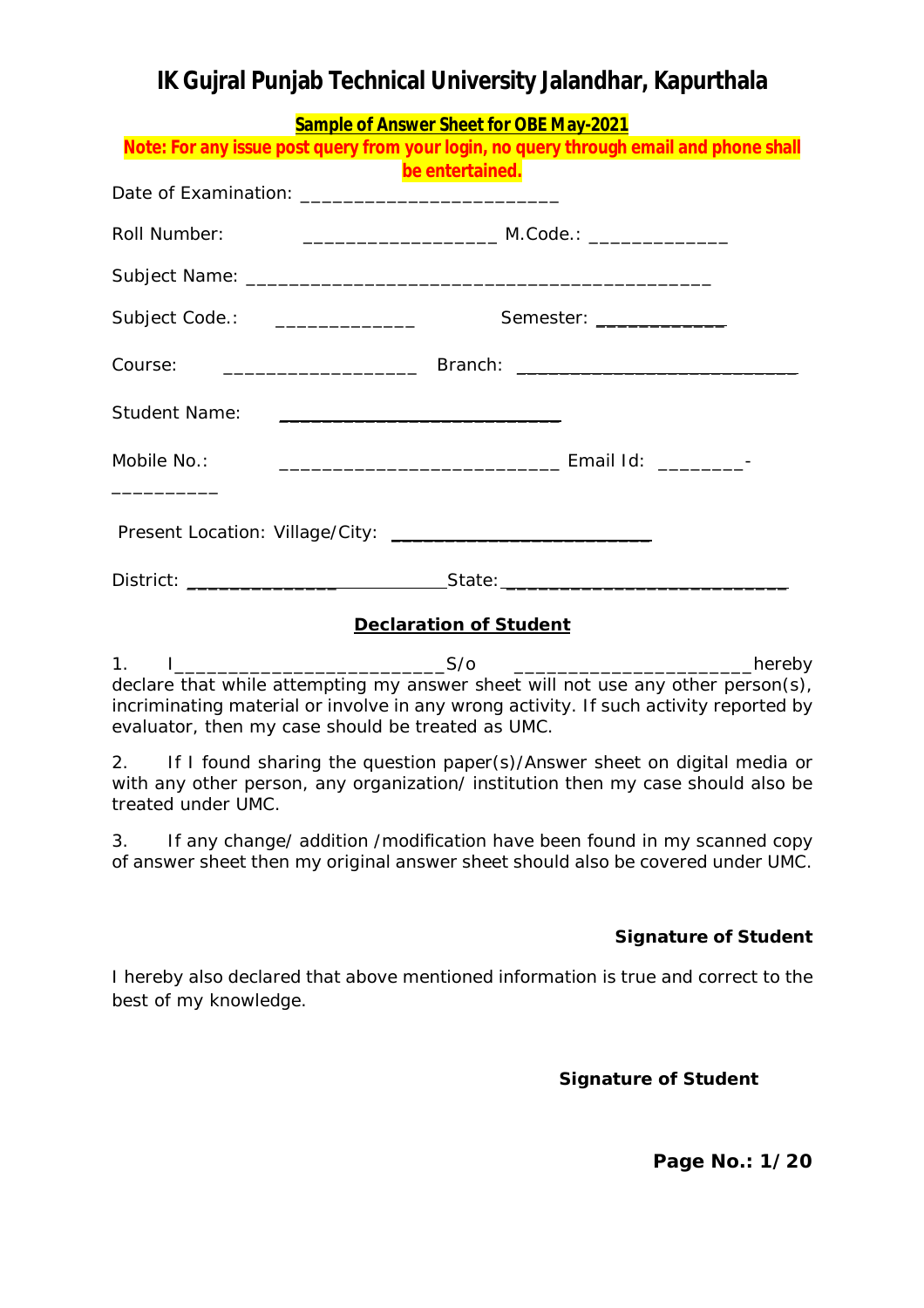**Page No.: 2/20**